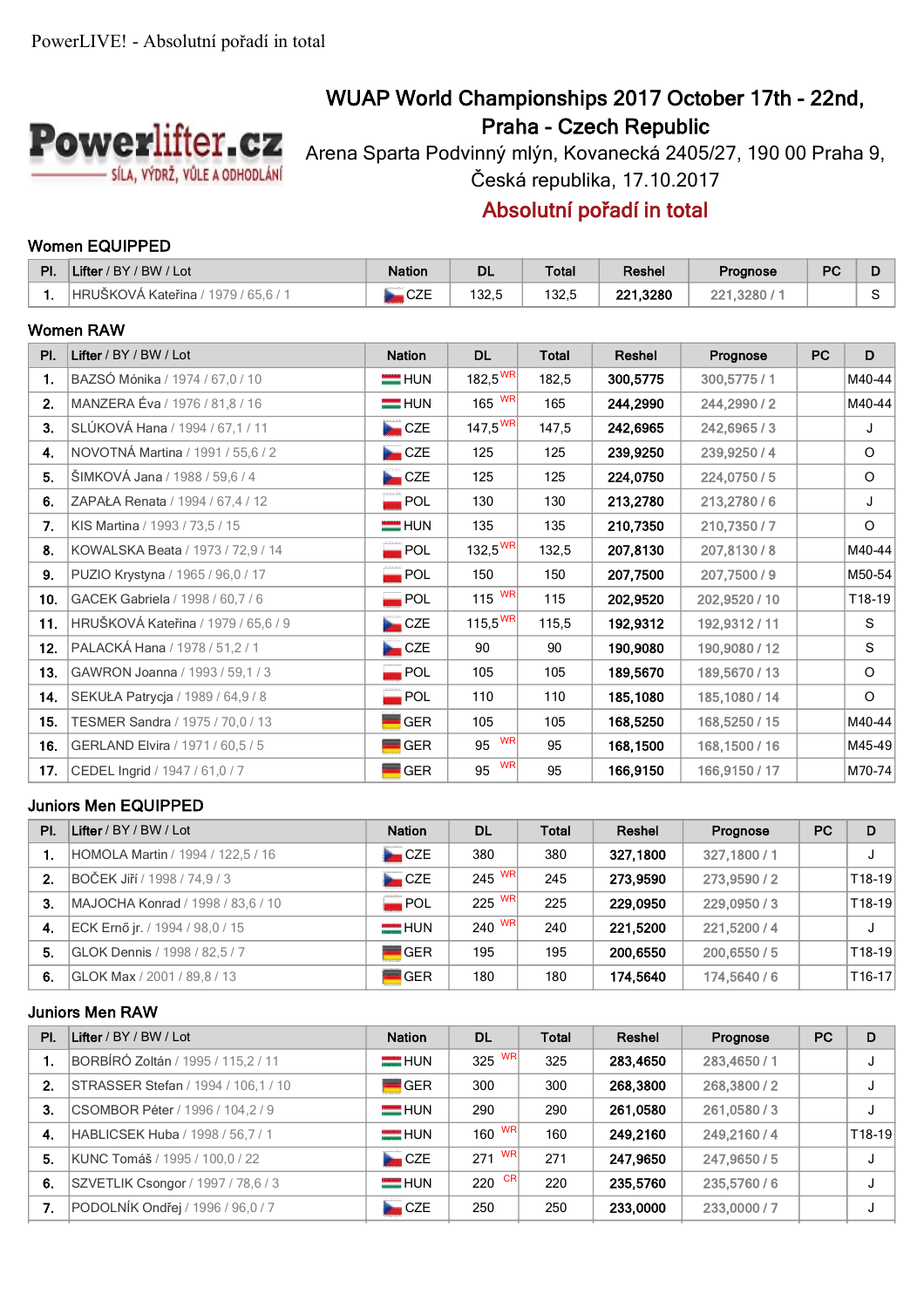# PowerLIVE! - Absolutní pořadí in total

| 8.  | TRIVKOVIĆ Marko / 1999 / 107,0 / 9       | <b>N</b> BIH        | 260          | 260   | 231,9200 | 231,9200 / 8  | $ T18-19 $ |
|-----|------------------------------------------|---------------------|--------------|-------|----------|---------------|------------|
| 9.  | BARÁNYI Lukáš / 1995 / 73,3 / 1          | <del>™</del> SVK    | 195          | 195   | 222,7290 | 222,7290/9    | J          |
| 10. | UNTERMAYER Adrián / 1999 / 79,5 / 4      | <del>. </del> SVK   | 210          | 210   | 222,6000 | 222,6000 / 10 | T18-19     |
| 11. | <b>KRUSE Eric</b> / 2000 / 99.4 / 8      | <b>GER</b>          | $242,5^{WR}$ | 242,5 | 222,4695 | 222,4695 / 11 | T16-17     |
| 12. | DVOŘÁK Miroslav / 2000 / 74,9 / 2        | <b>Exercise</b> CZE | 195 $W$ R    | 195   | 218,0490 | 218,0490 / 12 | T16-17     |
| 13. | <b>PIKEŠ Patrik / 2000 / 82.2 / 5</b>    | <b>Exercise</b> CZE | 210          | 210   | 216,6360 | 216,6360/13   | T16-17     |
| 14. | SCHARPF Julian / 1995 / 74,8 / 2         | $\blacksquare$ AUT  | 192,5        | 192,5 | 215,4845 | 215,4845 / 14 | J          |
| 15. | KAFKA Adam / 1994 / 88.6 / 5             | <b>Exercise</b> CZE | 220          | 220   | 215,2920 | 215,2920 / 15 | J          |
| 16. | KRIEG Ron / 1998 / 136,8 / 10            | <b>GER</b>          | $250$ WR     | 250   | 211,0000 | 211,0000 / 16 | T18-19     |
| 17. | <b>GLOK Dennis / 1998 / 82.5 / 6</b>     | <b>GER</b>          | 200          | 200   | 205,8000 | 205,8000 / 17 | T18-19     |
| 18. | HUDÁK Michal / 2001 / 77,0 / 3           | SVK                 | 185          | 185   | 201,6500 | 201,6500 / 18 | T16-17     |
| 19. | SILBERBAUER Helmut jr. / 1996 / 94,8 / 6 | $=$ AUT             | 200          | 200   | 187,5600 | 187,5600 / 19 | J          |
| 20. | HEJL Robin / 1996 / 84,6 / 4             | CZE                 | 180          | 180   | 181,7640 | 181,7640 / 20 | J          |
| 21. | GLOK Max / 2001 / 89.8 / 7               | <b>GER</b>          | 175          | 175   | 169,7150 | 169,7150 / 21 | T16-17     |

# **Men EQUIPPED**

| PI. | Lifter / BY / BW / Lot               | <b>Nation</b>      | DL     | Total | $R+MC$   | Prognose     | <b>PC</b> | D        |
|-----|--------------------------------------|--------------------|--------|-------|----------|--------------|-----------|----------|
|     | GROZDANOVIC Milan / 1989 / 73,8 / 1  | $\overline{L}$ SRB | 270 WR | 270   | 306,5040 | 306,5040 / 1 |           | $\circ$  |
| 2.  | MALÍNEK Martin / 1980 / 130,1 / 7    | CZE                | 320 WR | 320   | 272,3200 | 272,3200 / 2 |           | S        |
| 3.  | ECK László / 1978 / 87,5 / 2         | $=$ HUN            | 255 WR | 255   | 251,6850 | 251,6850/3   |           | S        |
| 4.  | PINTÉR Peter / 1985 / 118,6 / 5      | SVK                | 280    | 280   | 242,4800 | 242,4800 / 4 |           | $\Omega$ |
| 5.  | LAZOR Ivan / 1991 / 106.8 / 4        | <b>EL</b> SVK      | 270    | 270   | 241,0560 | 241,0560 / 5 |           | $\Omega$ |
| 6.  | SYLVESTER Jan / 1985 / 126,7 / 6     | <b>GER</b>         | 270    | 270   | 231,1200 | 231,1200/6   |           | $\Omega$ |
| 7.  | KRATOCHVÍL Ondřej / 1985 / 100,5 / 3 | CZE                | 250    | 250   | 228,2500 | 228,2500 / 7 |           | $\circ$  |

#### **Men RAW**

| PI. | Lifter / BY / BW / Lot                 | <b>Nation</b>                        | <b>DL</b> | <b>Total</b> | $R+MC$   | Prognose      | <b>PC</b> | D       |
|-----|----------------------------------------|--------------------------------------|-----------|--------------|----------|---------------|-----------|---------|
| 1.  | SZABÓ Balázs / 1988 / 100,2 / 6        | $=$ HUN                              | 322,5     | 322,5        | 294,8295 | 294,8295 / 1  |           | $\circ$ |
| 2.  | GRIGEL Juraj / 1992 / 109,0 / 8        | <b>SVK</b>                           | 312,5     | 312,5        | 277,1875 | 277, 1875 / 2 |           | $\circ$ |
| 3.  | STEINBOCK Klaus / 1980 / 105,2 / 3     | $\blacksquare$ AUT                   | 300 WR    | 300          | 269,4000 | 269,4000/3    |           | S       |
| 4.  | ADEMOVIĆ Samir / 1985 / 124,5 / 11     | BIH                                  | 312,5     | 312,5        | 268,1250 | 268,1250/4    |           | O       |
| 5.  | <b>SRUC Jaromír</b> / 1981 / 93,0 / 6  | CZE                                  | 280 WR    | 280          | 265,4400 | 265,4400 / 5  |           | S       |
| 6.  | VÍTEK Miroslav / 1982 / 89,4 / 5       | CZE                                  | 272,5     | 272,5        | 265,0880 | 265,0880/6    |           | O       |
| 7.  | PASECKÝ Ladislav jr. / 1985 / 74,7 / 2 | $\mathbf{L}$ CZE                     | 230       | 230          | 257,7840 | 257,7840/7    |           | O       |
| 8.  | KACAR Burak / 1990 / 114,0 / 10        | <b>GER</b>                           | 290       | 290          | 253,7500 | 253,7500 / 8  |           | O       |
| 9.  | SZENTI Ferenc / 1978 / 128,8 / 12      | 293 WR<br>$=$ HUN<br>249,9290<br>293 |           | 249,9290 / 9 |          | S             |           |         |
| 10. | VŠETIČKA Jan / 1992 / 66,6 / 1         | CZE                                  | 195       | 195          | 244,7250 | 244,7250 / 10 |           | O       |
| 11. | DOCENKO Ladislav / 1986 / 84,2 / 4     | CZE                                  | 240       | 240          | 243,2160 | 243,2160 / 11 |           | $\circ$ |
| 12. | BALÁŽIK Pavel / 1979 / 54,7 / 1        | <b>BE</b> SVK                        | 145       | 145          | 240,3230 | 240,3230 / 12 |           | S       |
| 13. | DUŠÁNEK Zbyněk / 1987 / 75,1 / 3       | CZE                                  | 215       | 215          | 239,8970 | 239,8970 / 13 |           | $\circ$ |
| 14. | GROßE Matthias / 1978 / 117,8 / 9      | <b>GER</b>                           | 275       | 275          | 238,6450 | 238,6450 / 14 |           | S       |
| 15. | KRATOCHVÍL Ondřej / 1985 / 100,5 / 7   | CZE                                  | 250       | 250          | 228,2500 | 228,2500 / 15 |           | $\circ$ |
| 16. | HARANDZA Jozef / 1982 / 116,4 / 8      | <b>SVK</b>                           | 250       | 250          | 217,5000 | 217,5000 / 16 |           | S       |
| 17. | GENSCH Richard / 1985 / 113,3 / 9      | <b>GER</b>                           | 220       | 220          | 192,7200 | 192,7200 / 17 |           | $\circ$ |
| 18. | GNEIST Stefan / 1981 / 78,4 / 9        | <b>GER</b>                           | 160       | 160          | 171,7120 | 171,7120 / 18 |           | S       |

#### **Masters Men EQUIPPED**

| DI<br>ть. | $/$ RW $/$ $\sqrt{}$<br>' Lot<br>⊿mer | union. | <b>DL</b> | `otal | R+MC | <b>Inose</b><br><b>B</b> 20 | D <sub>C</sub><br>. .<br>$-$ | D |
|-----------|---------------------------------------|--------|-----------|-------|------|-----------------------------|------------------------------|---|
|           |                                       |        |           |       |      |                             |                              |   |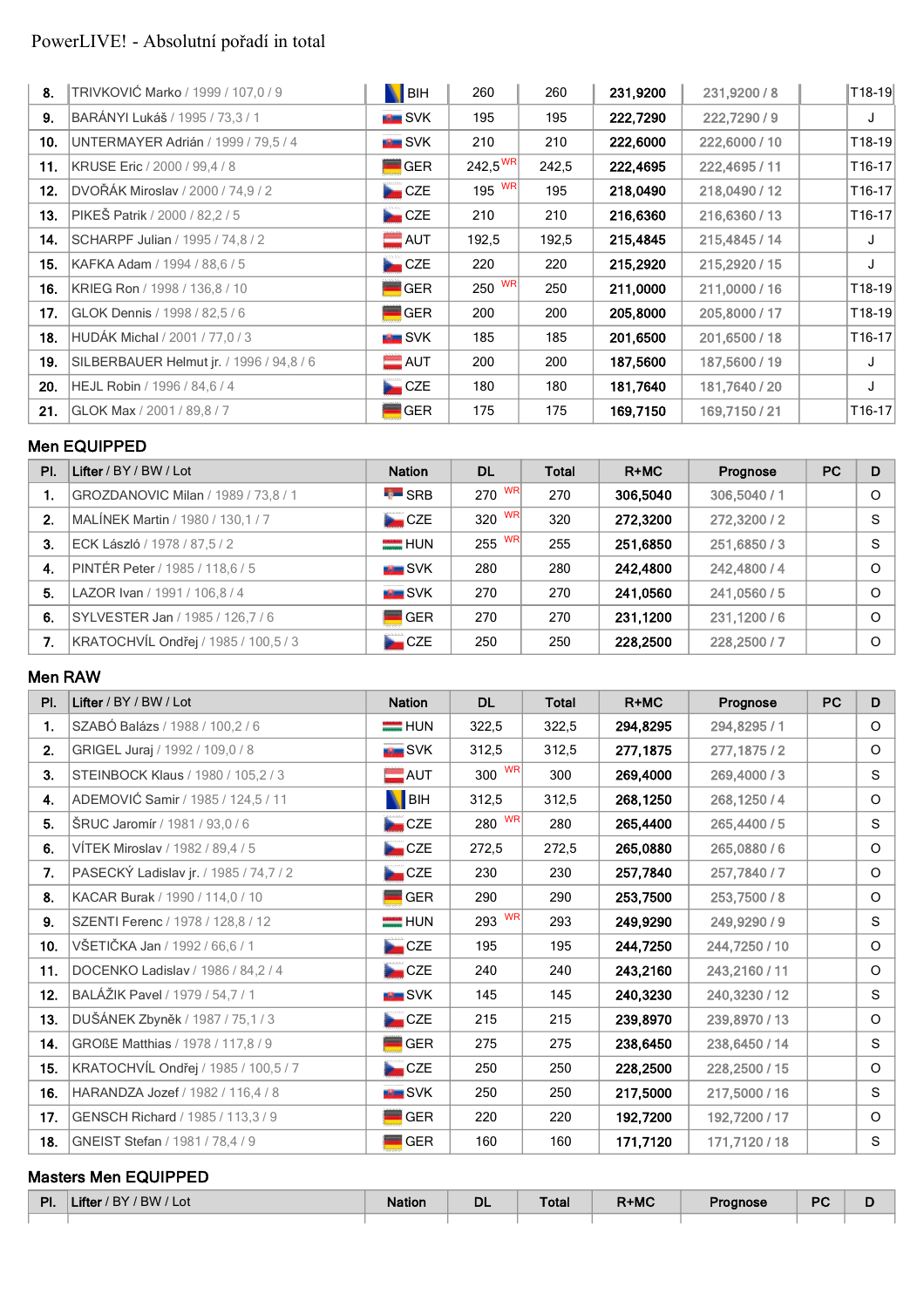# PowerLIVE! - Absolutní pořadí in total

| 1.  | KISS Ladislau / 1948 / 95,0 / 3          | $=$ HUN            | 260 WR              | 260   | 405,3837 | 405,3837/1     | M65-69 |
|-----|------------------------------------------|--------------------|---------------------|-------|----------|----------------|--------|
| 2.  | SOCHAŃSKI Stefan / 1948 / 89,3 / 1       | $\blacksquare$ POL | 235                 | 235   | 372,9375 | 372,9375 / 2   | M65-69 |
| 3.  | WRÓBEL Wiesław / 1957 / 98,2 / 4         | $\blacksquare$ POL | 250 WR              | 250   | 318,1590 | 318,1590/3     | M60-64 |
| 4.  | SIMON Csaba / 1968 / 81,1 / 5            | <b>FRIED</b> HUN   | $260$ WR            | 260   | 306,9169 | 306,9169/4     | M45-49 |
| 5.  | TOMANEC Jaroslav / 1943 / 82,5 / 8       | <b>No.</b> CZE     | $155$ WR            | 155   | 296,6607 | 296,6607/5     | M70-74 |
| 6.  | LAUBER Dirk / 1963 / 133, 1 / 12         | GER                | $285$ WR            | 285   | 291,7078 | 291,7078/6     | M50-54 |
| 7.  | RÜCKER Markus / 1973 / 83,1 / 9          | <b>GER</b>         | 275                 | 275   | 289,2586 | 289,2586/7     | M40-44 |
| 8.  | FRIBERG Niclas / 1974 / 89.8 / 14        | SWE                | 285                 | 285   | 284,1320 | 284,1320 / 8   | M40-44 |
| 9.  | SUSSBAUER Josef / 1955 / 102,0 / 5       | <b>GER</b>         | 220 WR              | 220   | 281,6616 | 281,6616/9     | M60-64 |
| 10. | TROST Henry / 1959 / 88,5 / 11           | <b>GER</b>         | 210                 | 210   | 271,7900 | 271,7900 / 10  | M55-59 |
| 11. | HUDÁK Ondrej / 1975 / 116,7 / 10         | <b>EL</b> SVK      | $305$ WR            | 305   | 268,8175 | 268,8175 / 11  | M40-44 |
| 12. | SCHUMANN Dirk / 1968 / 74,5 / 2          | $\blacksquare$ GER | $210$ WR            | 210   | 267,1973 | 267, 1973 / 12 | M45-49 |
| 13. | REPISKÝ Karol Kornel / 1964 / 124,5 / 11 | SVK                | 250 WR              | 250   | 258,9015 | 258,9015 / 13  | M50-54 |
| 14. | ECK Ernő / 1972 / 110,1 / 9              | $=$ HUN            | 275                 | 275   | 257,8609 | 257,8609 / 14  | M45-49 |
| 15. | HABLICSEK Norbert / 1974 / 109,1 / 7     | <b>HUN</b>         | $277,5^{\text{WR}}$ | 277,5 | 253,0345 | 253,0345 / 15  | M40-44 |
| 16. | PRITZL Lothar / 1959 / 92,2 / 2          | <b>GER</b>         | 200                 | 200   | 251,8146 | 251,8146 / 16  | M55-59 |
| 17. | PANGERL Josef / 1968 / 107,8 / 6         | <b>GER</b>         | 240                 | 240   | 241,7952 | 241,7952 / 17  | M45-49 |
| 18. | REISBACH Steffen / 1967 / 88,8 / 12      | <b>GER</b>         | 210                 | 210   | 232,3951 | 232,3951/18    | M45-49 |
| 19. | PETERMANN Sirko / 1977 / 110,0 / 8       | <b>GER</b>         | 252,5               | 252,5 | 223,4625 | 223,4625 / 19  | M40-44 |
| 20. | MACZKA Mieczysłąw / 1954 / 81,1 / 6      | <b>GER</b>         | $140$ WR            | 140   | 214,6082 | 214,6082 / 20  | M60-64 |
| 21. | MEYERHOFER Gerd / 1938 / 76,9 / 4        | <b>GER</b>         | 95                  | 95    | 213,5478 | 213,5478 / 21  | M75-79 |

### **Masters Men RAW**

| PI. | Lifter / BY / BW / Lot                     | <b>Nation</b>      | <b>DL</b>                    | <b>Total</b> | R+MC     | Prognose      | PC | D      |
|-----|--------------------------------------------|--------------------|------------------------------|--------------|----------|---------------|----|--------|
| 1.  | ŠEHOVIĆ Sejfo / 1959 / 71,8 / 3            | <b>BIH</b>         | 225                          | 225          | 346,5887 | 346,5887/1    |    | M55-59 |
| 2.  | KUTZSCH Frank / 1956 / 89,9 / 4            | <b>GER</b>         | 243 WR                       | 243          | 332,1455 | 332,1455/2    |    | M60-64 |
| 3.  | WRÓBEL Wiesław / 1957 / 98,2 / 9           | <b>POL</b>         | 250 WR                       | 250          | 318,1590 | 318,1590/3    |    | M60-64 |
| 4.  | SOCHAŃSKI Stefan / 1948 / 89,3 / 3         | POL                | 200                          | 200          | 317,3936 | 317,3936/4    |    | M65-69 |
| 5.  | BAUMANN Robert / 1962 / 122,7 / 10         | <b>GER</b>         | $300$ WR                     | 300          | 316,8977 | 316,8977/5    |    | M50-54 |
| 6.  | CEDEL Gerd / 1942 / 66,7 / 2               | <b>GER</b>         | $130$ WR                     | 130          | 309,4910 | 309,4910/6    |    | M75-79 |
| 7.  | ŠNAJDR Miloš / 1977 / 136,4 / 9            | <b>SVK</b>         | 360 WR                       | 360          | 303,9840 | 303,9840/7    |    | M40-44 |
| 8.  | PASECKÝ Ladislav / 1959 / 89, 1 / 2        | CZE                | 230 WR                       | 230          | 296,5193 | 296,5193/8    |    | M55-59 |
| 9.  | SIMON Csaba / 1968 / 81,1 / 11             | $=$ HUN            | $250$ WR                     | 250          | 295,1124 | 295,1124 / 9  |    | M45-49 |
| 10. | FEKETE Klement / 1952 / 115,4 / 7          | <b>EE</b> SVK      | $220$ WR                     | 220          | 294,0907 | 294,0907 / 10 |    | M65-69 |
| 11. | <b>ŚLIWIŃSKI Ryszard / 1950 / 73,9 / 4</b> | $\blacksquare$ POL | 161 $\overline{WR}$          | 161          | 291,4678 | 291,4678 / 11 |    | M65-69 |
| 12. | SILBERBAUER Helmut / 1964 / 94,5 / 7       | $\blacksquare$ AUT | $261$ WR                     | 261          | 290,9088 | 290,9088 / 12 |    | M50-54 |
| 13. | SCHOŘ Karel / 1955 / 82,0 / 12             | CZE                | 190 WR                       | 190          | 282,9024 | 282,9024 / 13 |    | M60-64 |
| 14. | KOPER Zbigniew / 1953 / 75,0 / 7           | $\blacksquare$ POL | 167,5                        | 167,5        | 280,8333 | 280,8333 / 14 |    | M60-64 |
| 15. | BÁTIK Vladimír / 1953 / 111,0 / 1          | <b>ERIC SVK</b>    | $210$ WR                     | 210          | 278,0152 | 278,0152 / 15 |    | M60-64 |
| 16. | RITZER Franz / 1972 / 104,5 / 2            | $\blacksquare$ GER | 290                          | 290          | 276,3526 | 276,3526 / 16 |    | M45-49 |
| 17. | GEJDOŠ Tibor / 1963 / 103,6 / 1            | <b>E</b> SVK       | 252,5                        | 252,5        | 275,0831 | 275,0831 / 17 |    | M50-54 |
| 18. | NEMŚ Robert / 1969 / 112,7 / 4             | $\blacksquare$ POL | 270 WR                       | 270          | 264,0848 | 264,0848 / 18 |    | M45-49 |
| 19. | SZABÓ Zsolt Viktor / 1976 / 135,2 / 8      | $=$ HUN            | 300                          | 300          | 255,0690 | 255,0690 / 19 |    | M40-44 |
| 20. | KRUSE Reiko / 1972 / 126,6 / 7             | $\blacksquare$ GER | $280$ $\overline{\text{WR}}$ | 280          | 254,0608 | 254,0608 / 20 |    | M45-49 |
| 21. | HABLICSEK Norbert / 1974 / 109,1 / 4       | $=$ HUN            | 276 WR                       | 276          | 251,6667 | 251,6667/21   |    | M40-44 |
| 22. | PSCHERER Björn / 1975 / 124,2 / 11         | <b>GER</b>         | 285 WR                       | 285          | 248,2424 | 248,2424 / 22 |    | M40-44 |
| 23. | TROST Henry / 1959 / 88,5 / 1              | <b>GER</b><br>=    | 190                          | 190          | 245,9052 | 245,9052 / 23 |    | M55-59 |
|     |                                            |                    |                              |              |          |               |    |        |